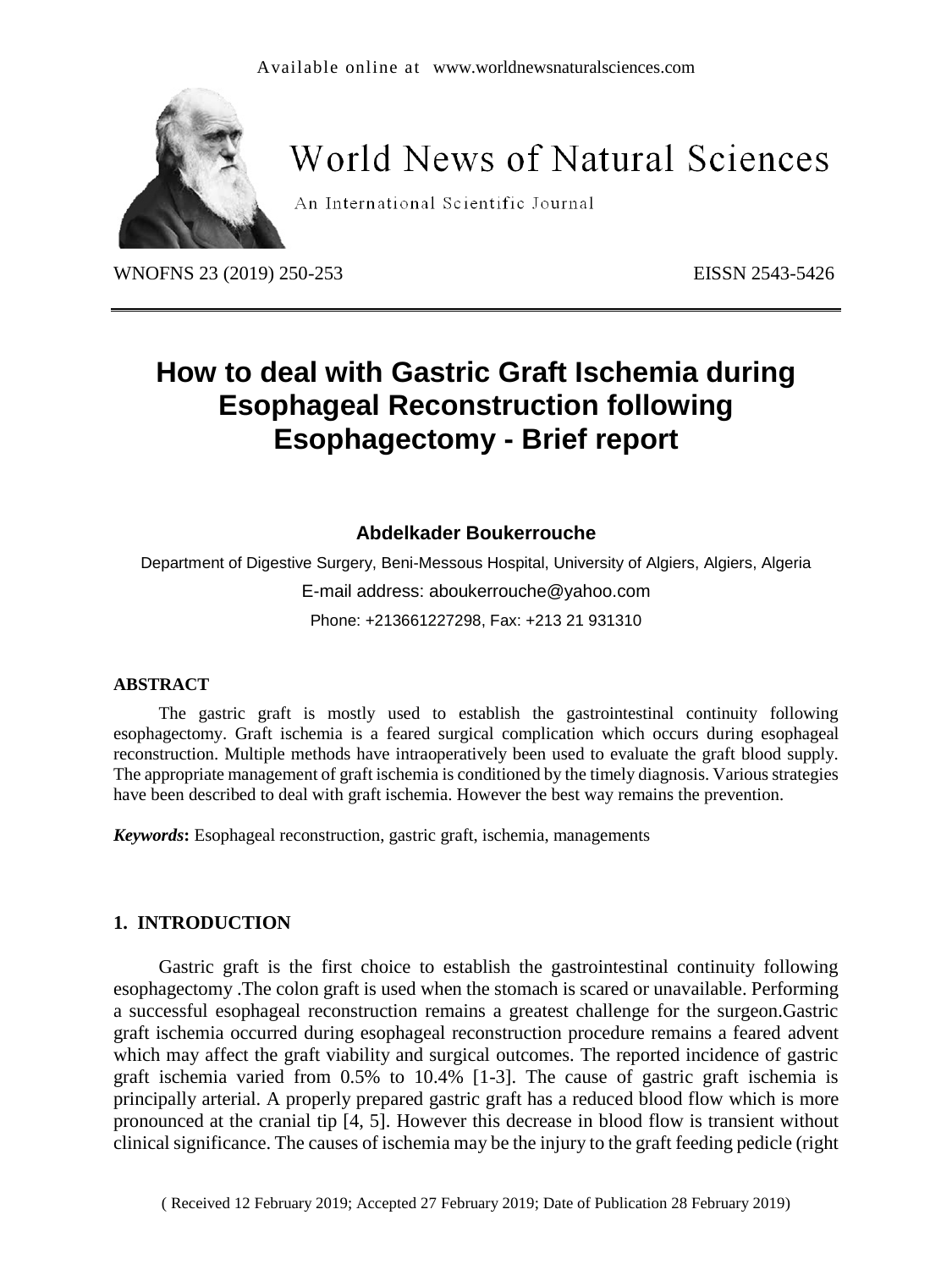gastroepiploic artery) during dissection and tube creation or injury of right GEA caused by previous abdominal surgery. Also, External compression of the graft blood supply (right gastroepiploic arcade) at the level of thoracic inlet or diaphragmatic hiatus may result in graft ischemia. The twist of the graft when it is pulled up to the neck may impair graft blood supply causing graft hypoperfusion .Persistent hypovolemia may cause a subsequent tissue hypoperfusion resulting in graft ischemia.Patient comorbidities such as arterial disease, low perioperative cardiac output, diabetes, chronic obstructive pulmonary disease and neoadjuvant chemotherapy were identified to be a risk factors [6, 7 ]. There is no difference in ischemia rate between short and long graft but the fundal tip is at high risk of ischemia.

#### **2. MANAGEMENT STRATEGIES**

The appropriate management of graft ischemia is conditioned by the timely intraoperative diagnosis. The diagnosis of ischemia can be evident without need to evaluate the graft perfusion. However, when ischemia is occult, the graft perfusion should be assessed to evaluate the adequacy of blood flow. Doppler ultrasound and SPY system (Fluorescence Imaging System) are the most used techniques to assess graft perfusion [8-10]. The sensitivity of combined use of these two methods was up to 60% [8, 9]. At the stage of ischemia, there are several strategies to deal with this clinical situation. Supercharging the graft to augment the arterial supply and venous drainage should be considered if feasible when the ischemia is due to poor arterial inflow or venous drainage. Both arterial and venous augmentation should be performed to improve graft vasculature [11]. However gastric conduits are not usually supercharged. The vascular augmentation techniques aimed to optimize arterial blood flow and venous drainage of the graft [11] and consisted to anastomose the right gastroepeploic artery (GEA) with the internal carotid artery, and the left gastroepiploic vein with internal jugular vein [11]. If the improvement of graft perfusion is obtained after supercharge, the surgical procedure of reconstruction can be completed.

When graft ischemia is due to consequence of local anatomy or vascular injury, it can be managed differently in hemodynamically stable patient. An alternative option by using another conduit can be considered. However factors as operative time and patient comorbidity should be taken in consideration. If the surgical procedure has taken many hours, defuntioning patient by performing cervical esophagostomy, venting gastrostomy, and feeding jejunostomy seems to be more beneficial for patient. However, if operative time is relatively short and in absence of severe comorbid factors, the reconstruction can be completed by using another conduit with removing the ischemic graft. When resecting the ischemic part of graft, it is advocated to preserve graft as much as possible that it can be eventually used in the second reconstruction. Both colon and jejunal graft are suitable for further combined reconstruction, however, supercharged free graft is more preferred in such situation.

If ischemia is resulted from persistent hemodynamic instability of patient, the damagecontrol strategy should be adopted. It consists to remove the ischemic part of graft and performing venting gastrostomy, cervical esophagostomy and feeding jejunostomy, and draining appropriately the patient before closure.

This approach allows transferring patient for optimization in the intensive unit. Consecutively; the further gastrointestinal continuity can be achieved by using colon or jejunal graft. When substernal approach was used, the opening of the thoracic inlet by performing the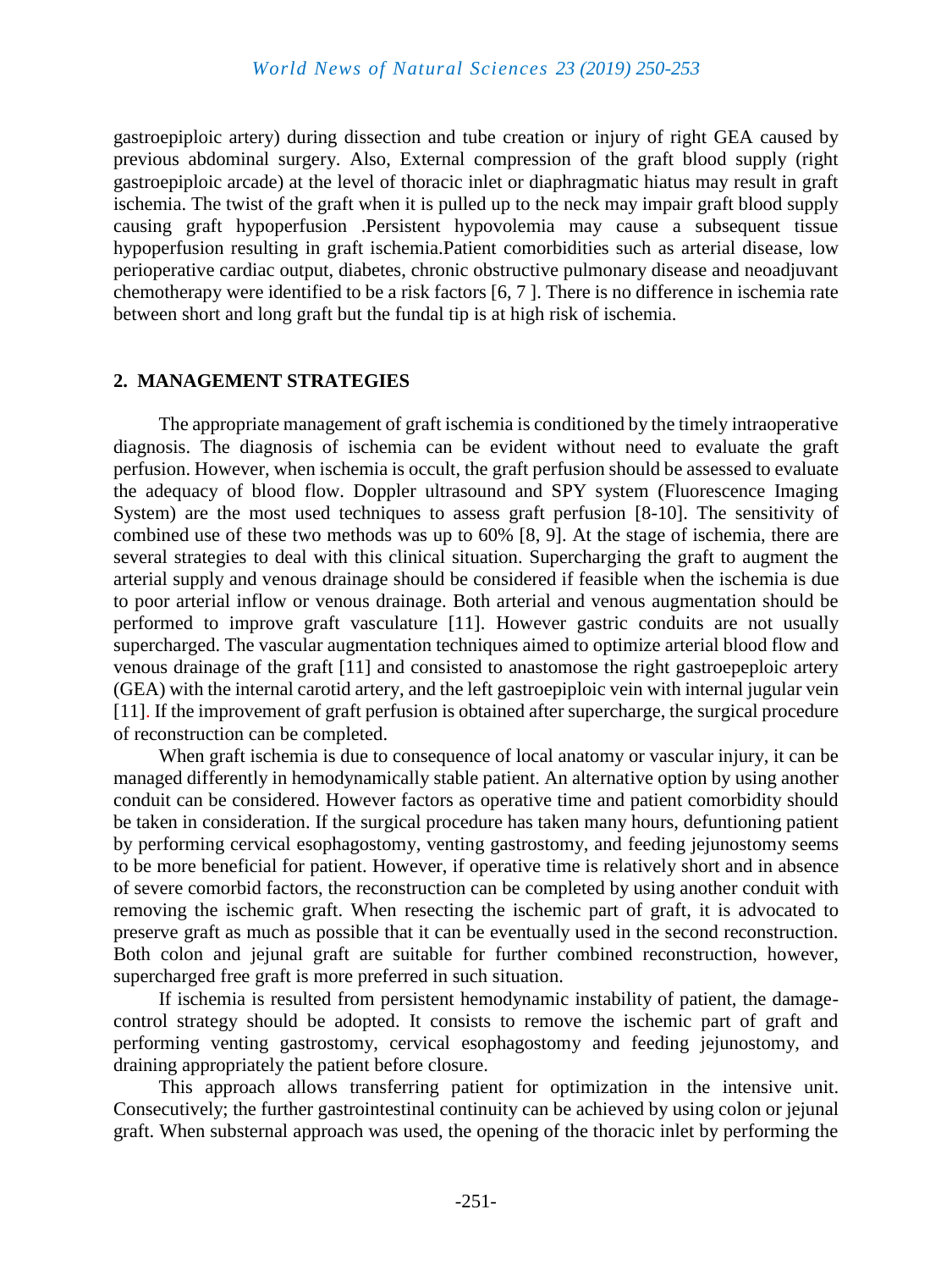resection of the left half of the manubrium, left sternoclavicular joint, and the medial portion of the first rib is recommended [6, 7].

#### **3. PREVENTION**

The prevention is the best way to reduce the risk of gastric graft ischemia during esophageal reconstruction. So risk factors and surgical skills should be considered in patient planned for esophageal reconstructive surgery. Neoadjuvant therapy, diabetes, chronic obstructive pulmonary disease, and peripheral arterial disease have been identified as the risk factors of graft ischemia [1]. Identification of these risks and optimization of patient conditions is highly required before performing surgery of reconstruction [1, 2]. Blood loss and hemodynamic changes are more common in esophageal surgery. Indeed optimizing the patient perfusion pressure is highly recommended. Blood transfusion, fluid administration and use of vasopressor agents can be very helpful to maintain a stable hemodynamic during the surgical procedure [12, 13]. However, clear communication between the surgical and anesthetic team is required to adopt a management strategy tailored to each patient.Meticulous operative technique when creating gastric graft, careful handling and pulling the graft through the reconstruction route avoiding twist and kicking of pedicle graft, and opening the thoracic inlet to reduce risk of graft compression [6, 7] are of primordial importance to decrease risk of ischemia. Operative blood supply assessment is particularly useful to guide intraoperative decision making when a complex esophageal reconstruction is considered [14, 15]. Therefore, assessment allows to decide whether the conduit blood supply is suitable or whether another conduit must be sought.

#### **4. CONCLUSION**

Gastric graft ischemia is a feared complication during esophageal reconstruction. Various approaches have been described to deal with such complication. However prevention based on identification of patient risk factors and surgical skills is the best approach to reduce risk of graft ischemia.

#### **References**

- [1] Briel JW, Tamhankar AP, Hagen JA, et al. Prevalence and risk factors for ischemia, leak, and stricture of esophageal anastomosis: gastric pull-up versus colon interposition. *J Am Coll Surg.* 2004; 198: 536–541; discussion 541-532.
- [2] Orringer MB, Marshall B, Iannettoni MD (2000). Eliminating the esophagogastric anastomotic leak with a side-to-side stapled anastomosis. *J Thorac Cardiovasc Surg* 119: 277e88.
- [3] Oezcelik A, Banki F, DeMeester SR, et al. (2009). Delayed esophagogastrectomy: a safe strategy for management of patients with ischemic gastric conduit at time of esophagectomy. *J Am Coll Surg* 208: 1030-1034